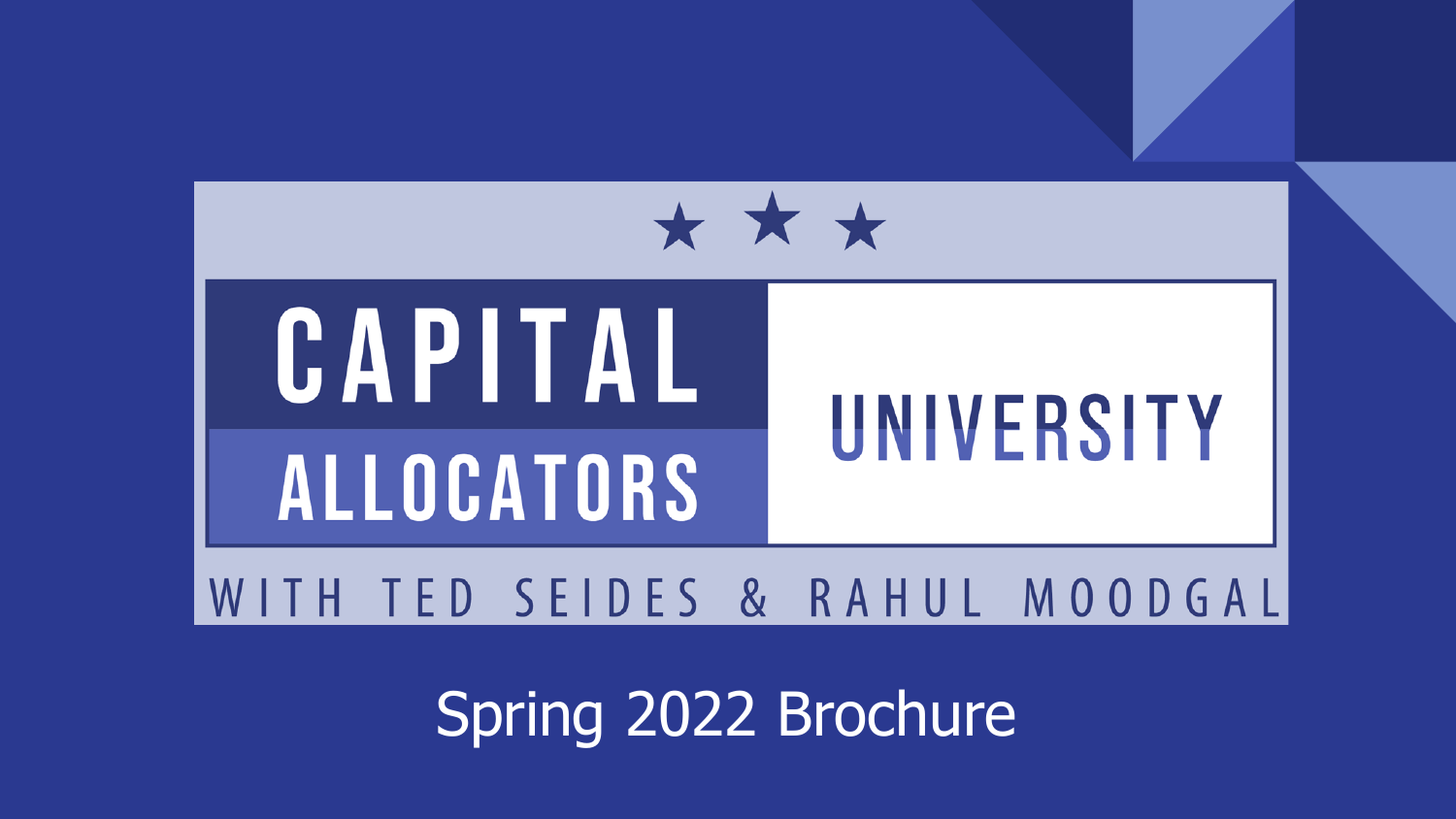

# Executive Education for Investment Professionals

Strengthening Senior Investment Professionals and their Organizations to Generate Internal Alpha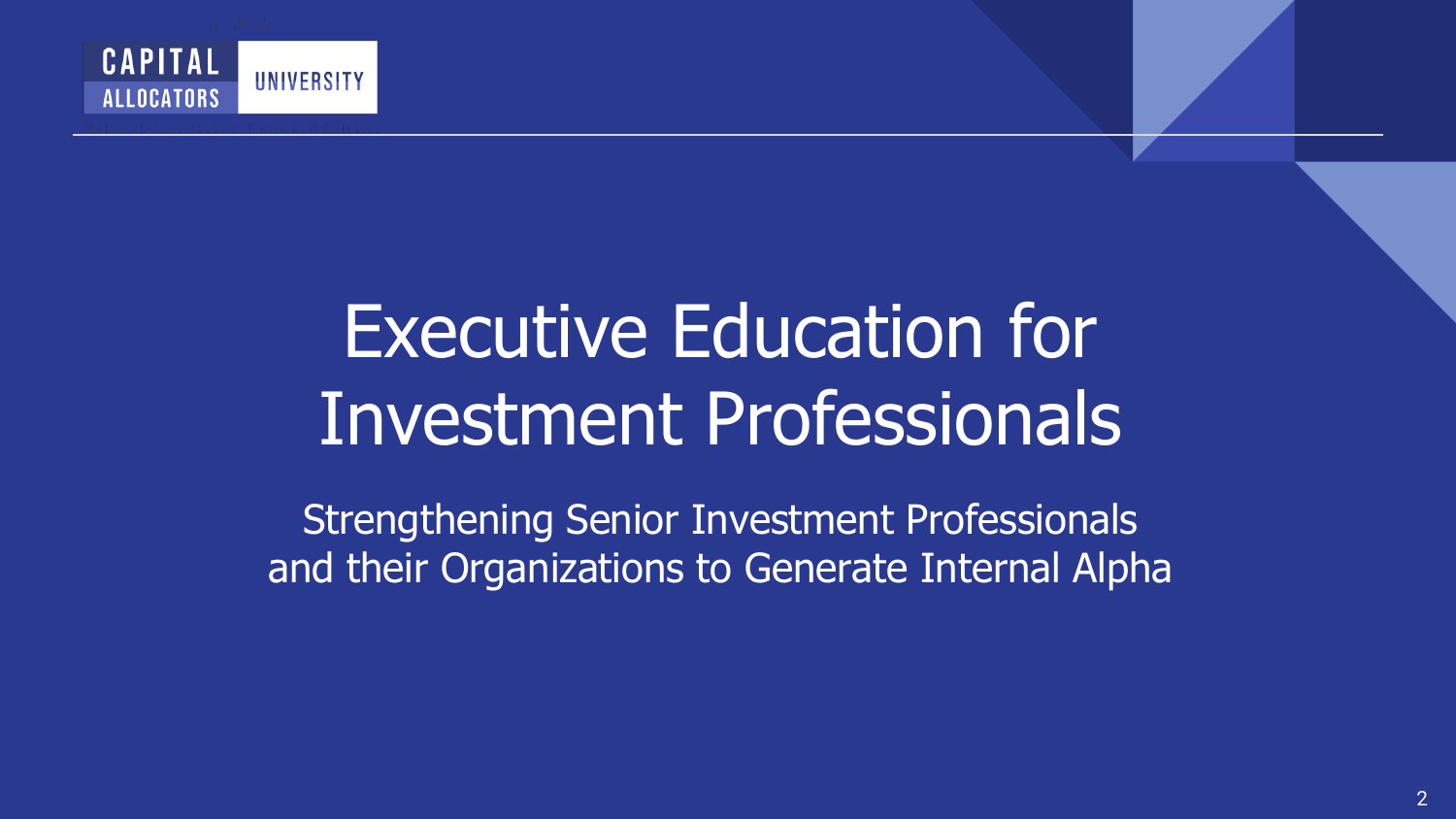

# What They're Saying About CAU

"Capital allocating requires many skills beyond investing. CAU holistically brings all these topics together to make you a more effective allocator in an environment where you can practice your new skills and grow your network."

Carlos Rangel, CIO, W.K. Kellogg Foundation

"The focused skill-building across key disciplines will help us drive better investment returns going forward. Great value for time as part of a commitment to learning and development at all organizational levels."

Jason Klein, CIO, Memorial Sloan Kettering Cancer Center

"Be prepared to learn and share your views and experience with likeminded peers."

Ben Cooper, Head of Manager Research, Cardano

"The teachings from the course have already impacted my role and organization and will continue to do so in the future."

Anthony Brzostowski, Director, Soditic Asset Management

"Each session had nuggets of wisdom, and I was excited to share with my team. I wish we all took it together!"

Kasia Karapuda, Senior Investment Officer, Oberlin College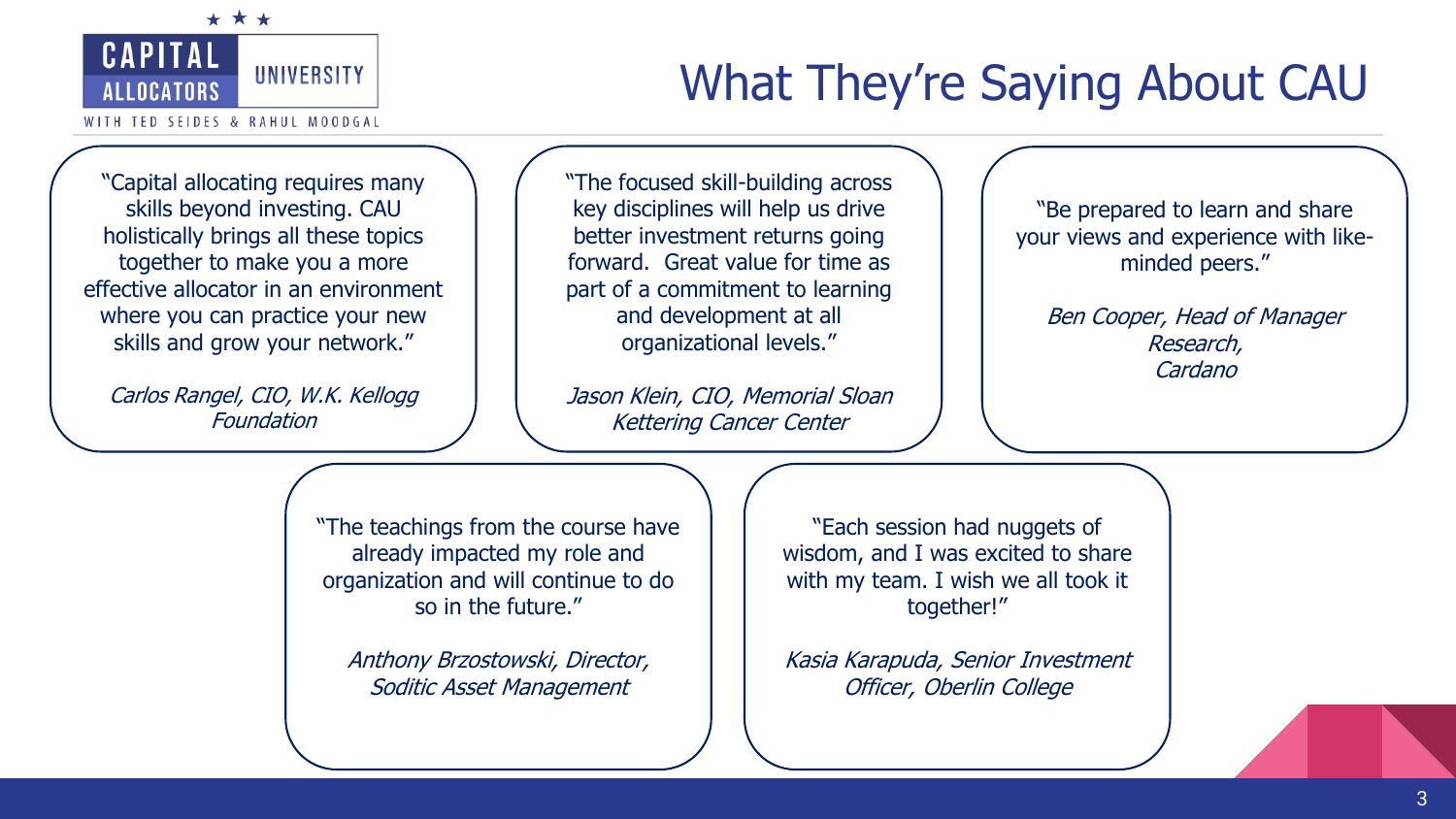

#### **85% of participants** reported they will immediately apply the teachings of CAU to their current role

**64 Net Promoter Score:** on average, participants reported a likelihood to recommend CAU to a friend or colleague at more than twice the industry average

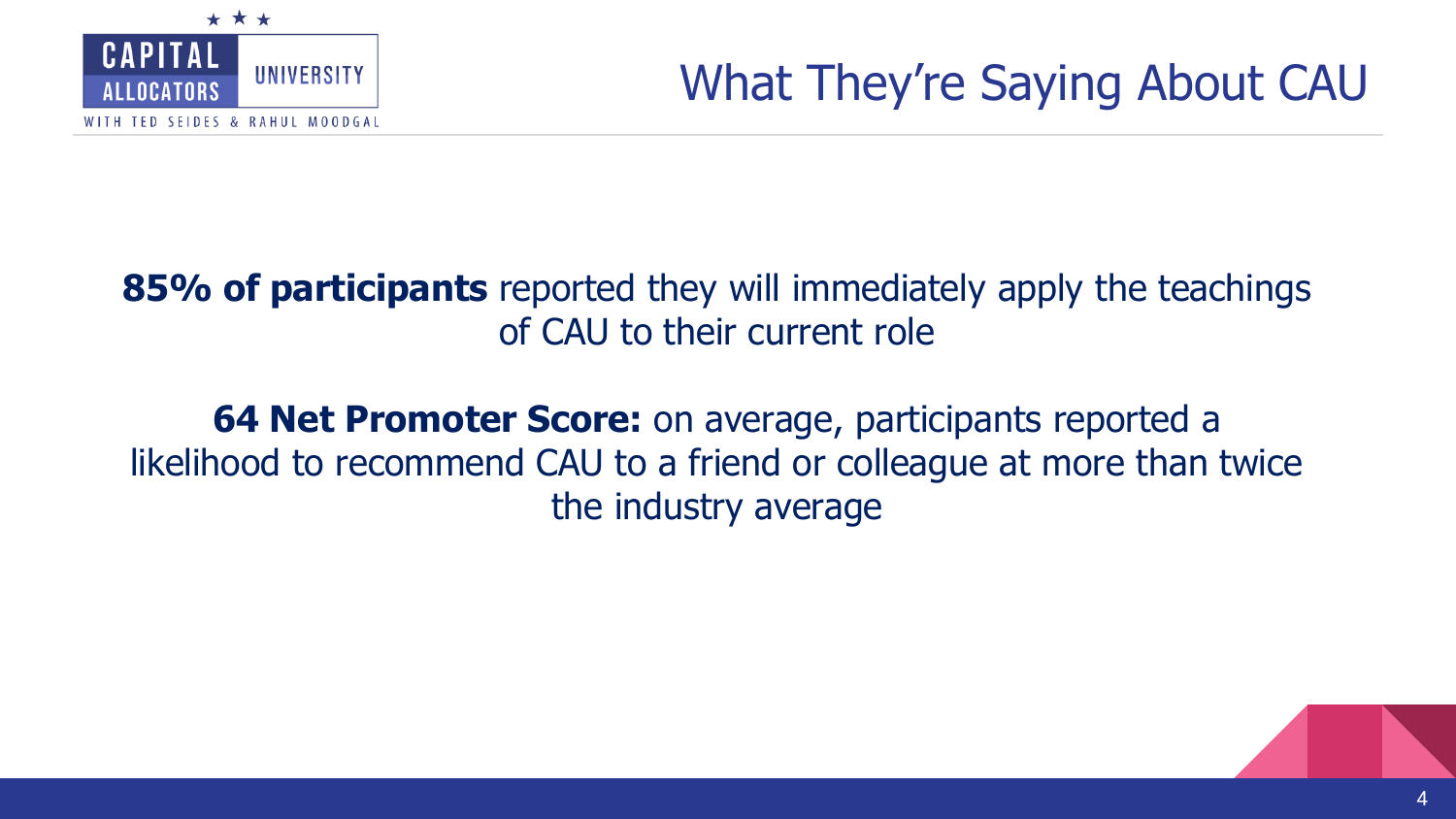

### September 2021 Cohort Composition

| Allocator             | 47 |
|-----------------------|----|
| E&F                   | 17 |
| <b>SFO</b>            | 7  |
| <b>Private Wealth</b> | 7  |
| <b>MFO</b>            | 6  |
| <b>OCIO</b>           | 6  |
| Consultant            | 3  |
| <b>SWF</b>            | 1  |
| <b>Manager</b>        | 11 |
| <b>Other</b>          | 8  |
| <b>Grand Total</b>    | 66 |



■Allocator E&F ■ Allocator SFO Allocator Private Wealth ■ Allocator MFO Allocator OCIO ■ Allocator Consultant Allocator SWF **Manager** ■Other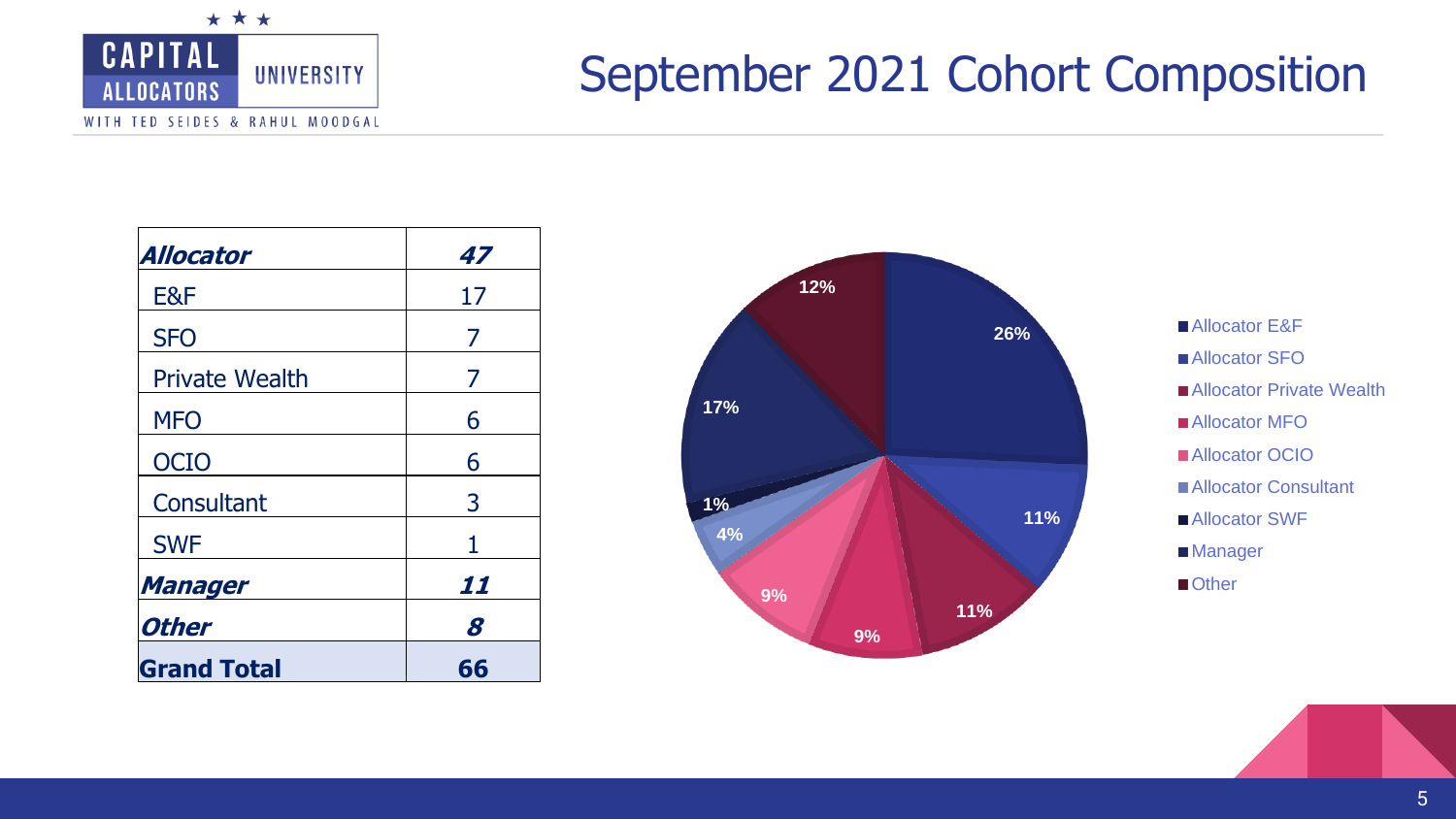

#### Thanks to our Sponsors







6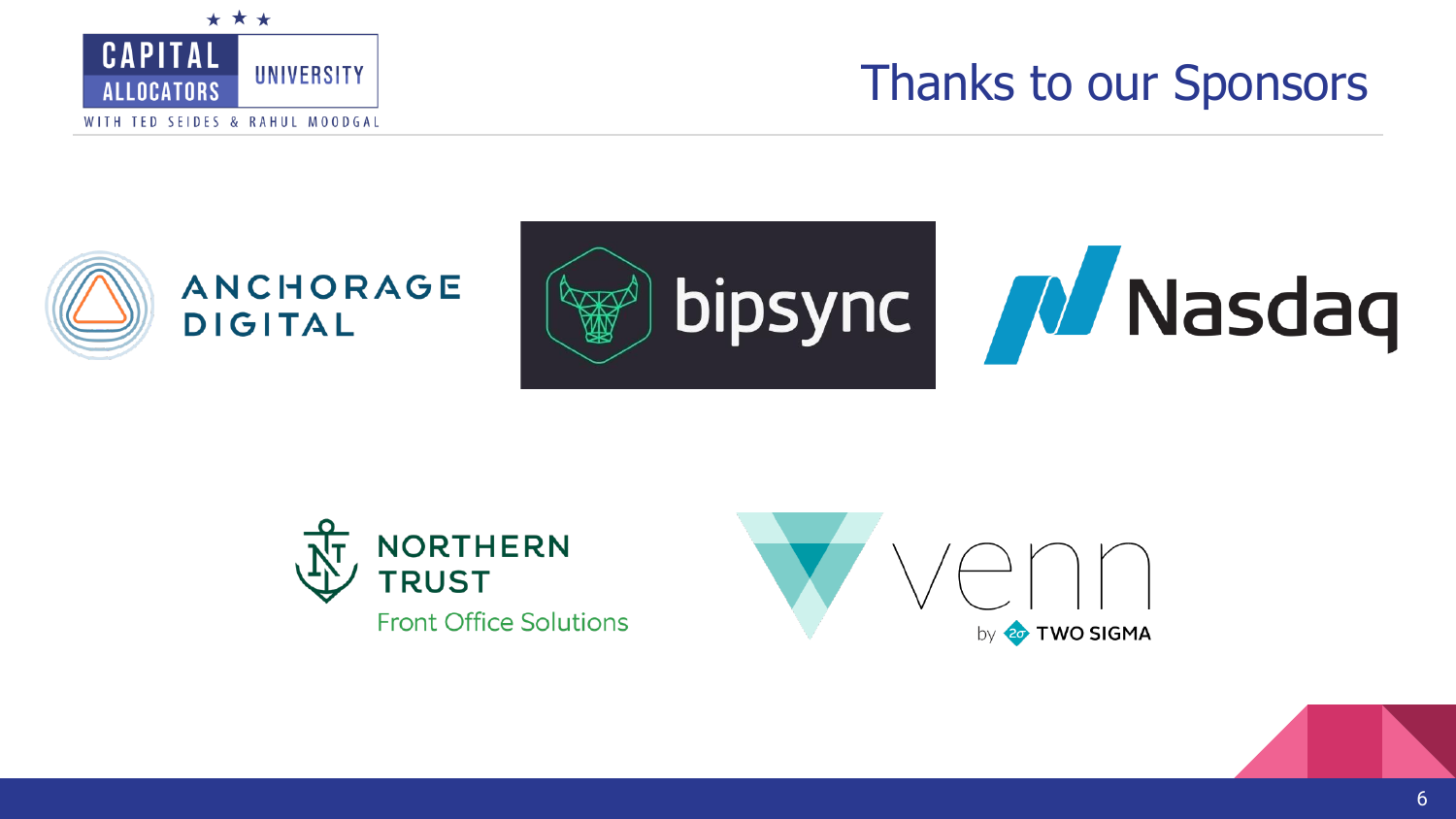

#### Course Curriculum



7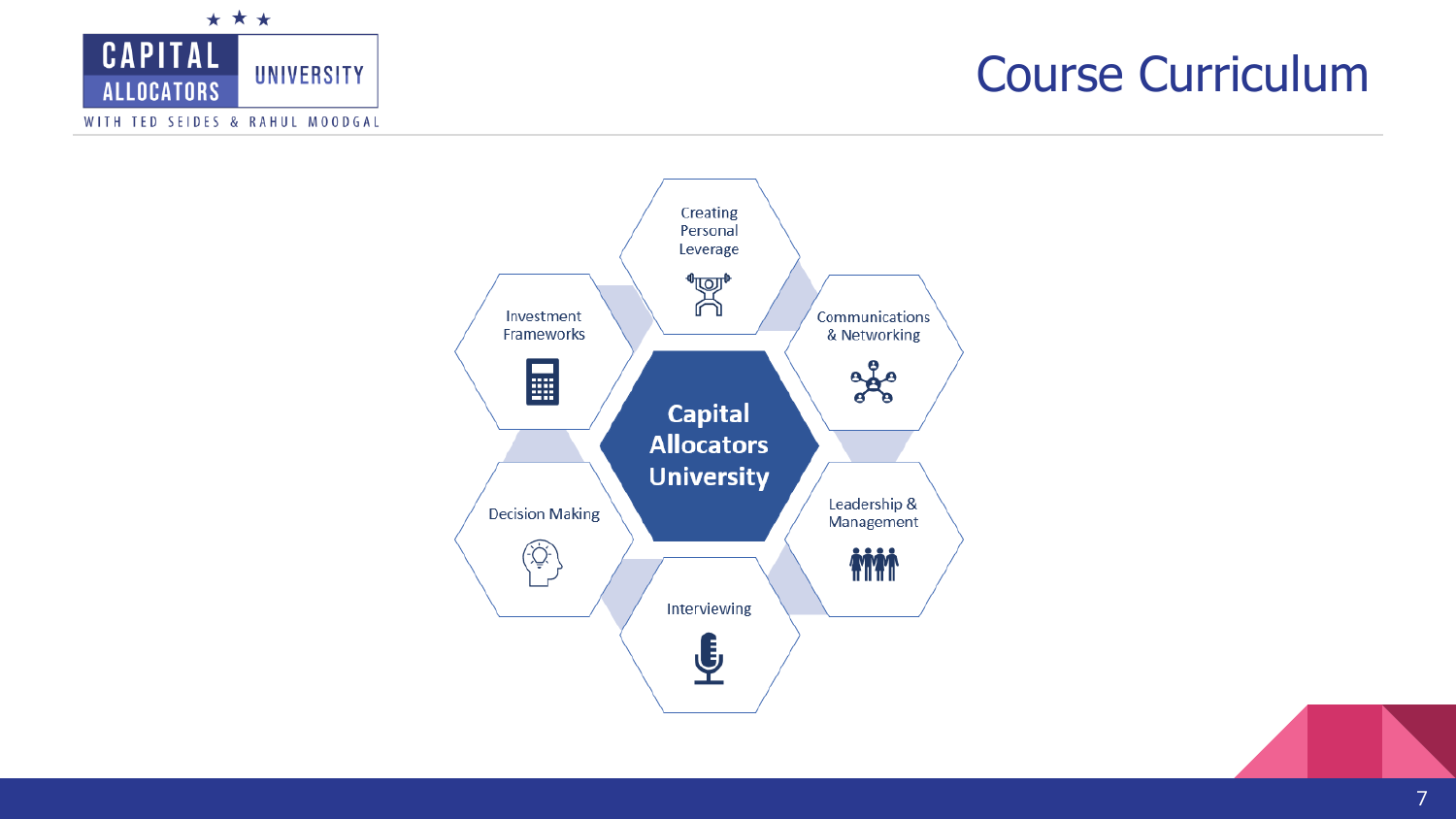

### Creating Personal Leverage

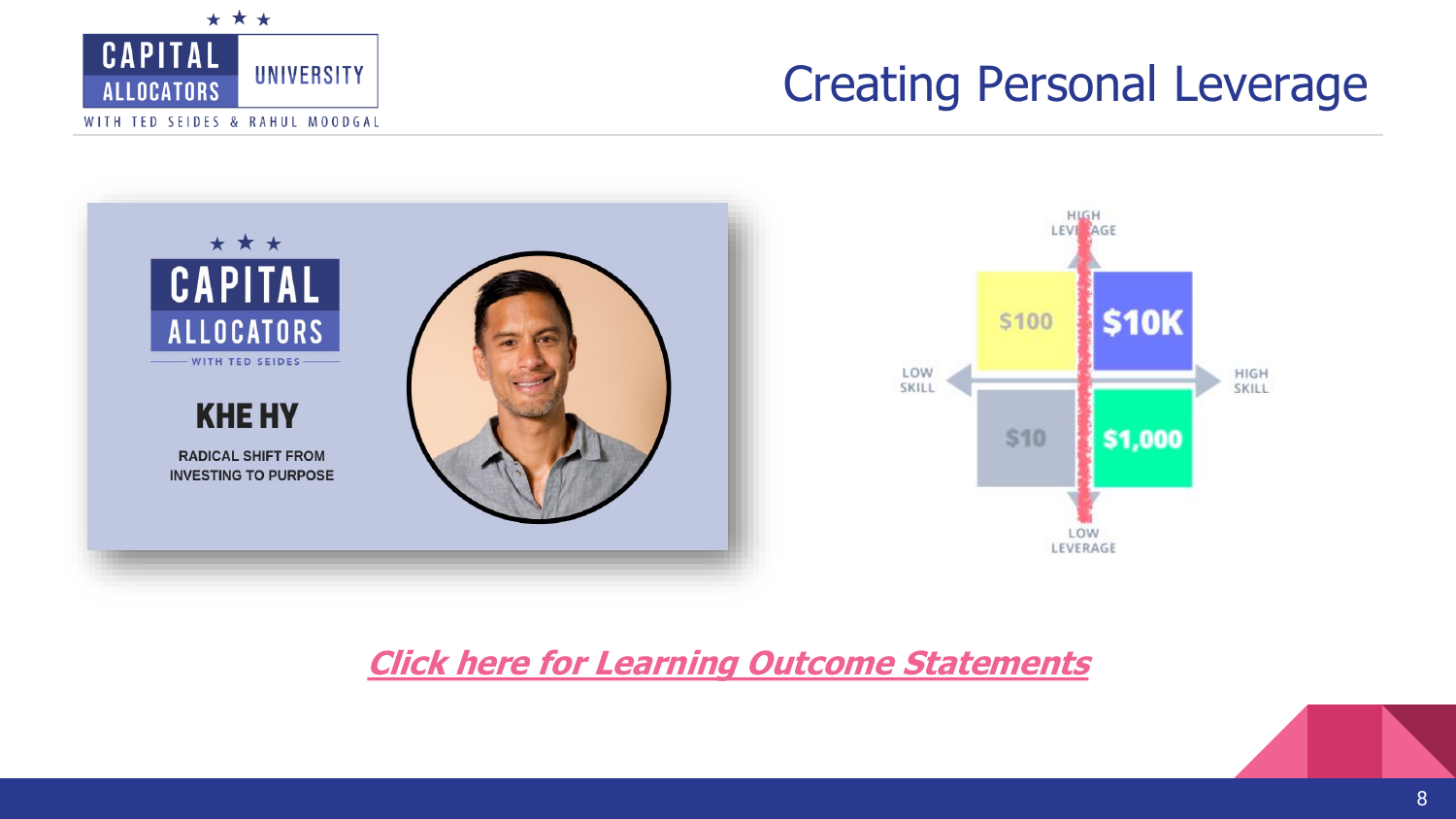

# Communications & Networking



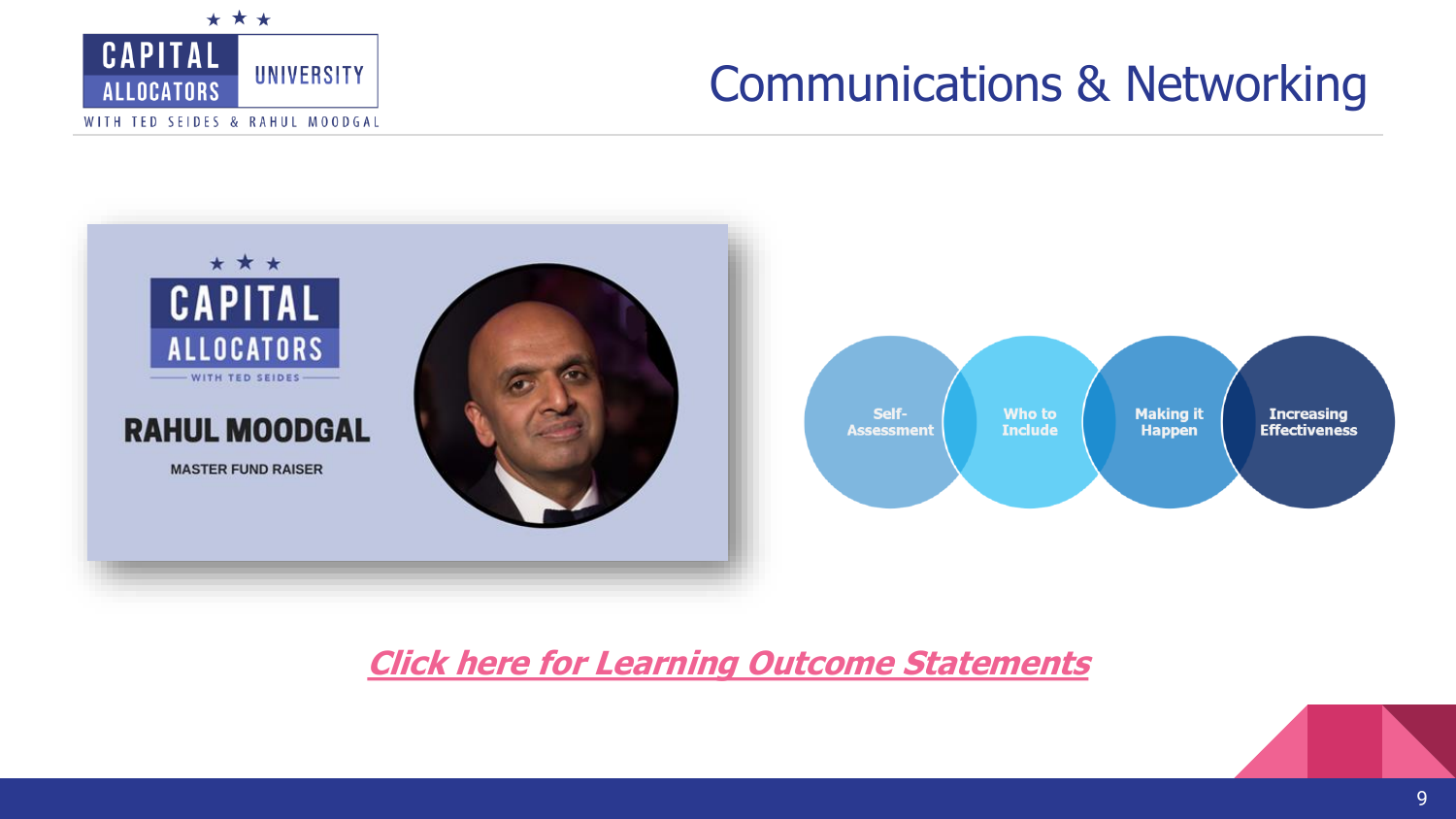

#### Leadership & Management

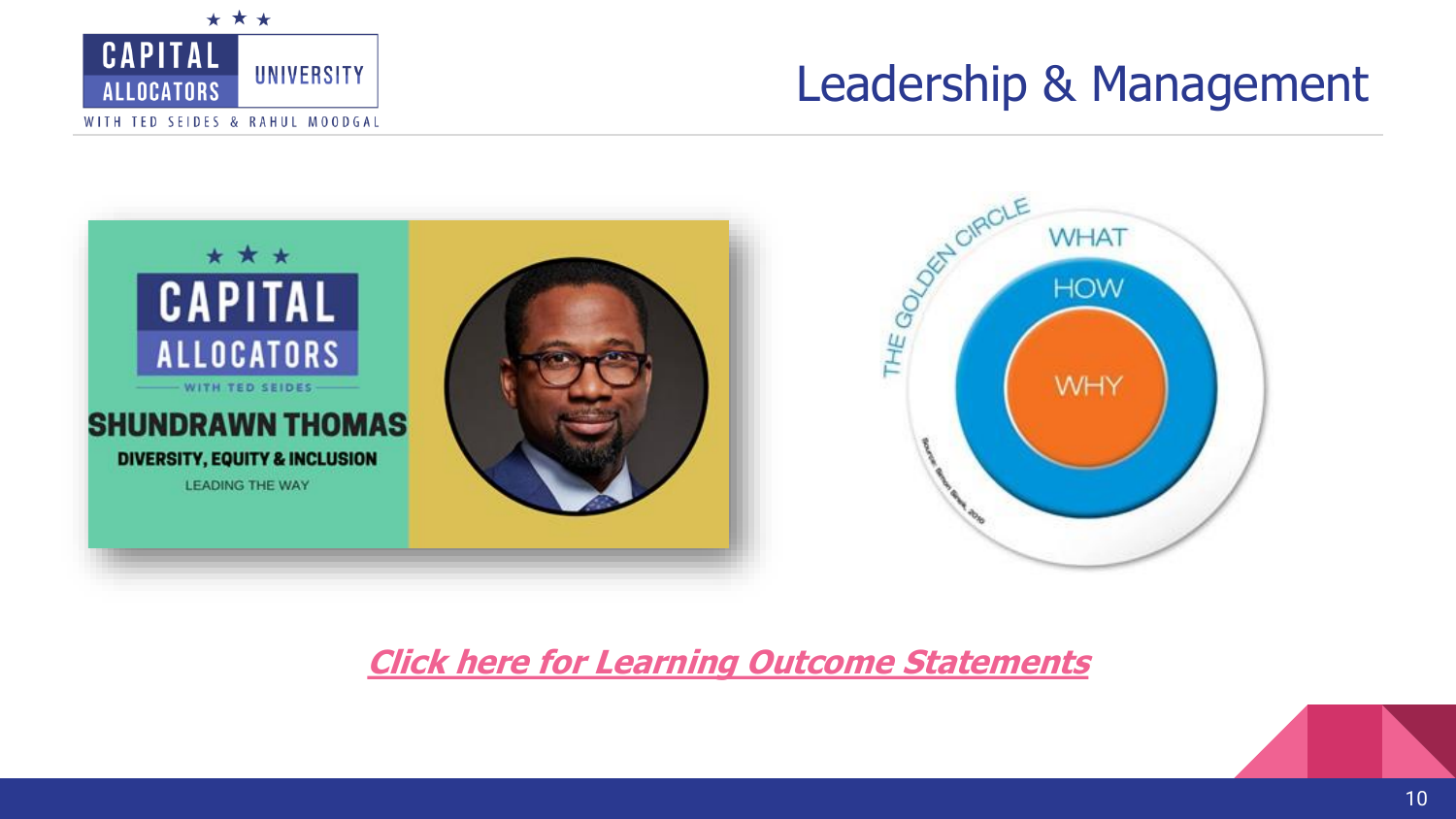

# **Interviewing**



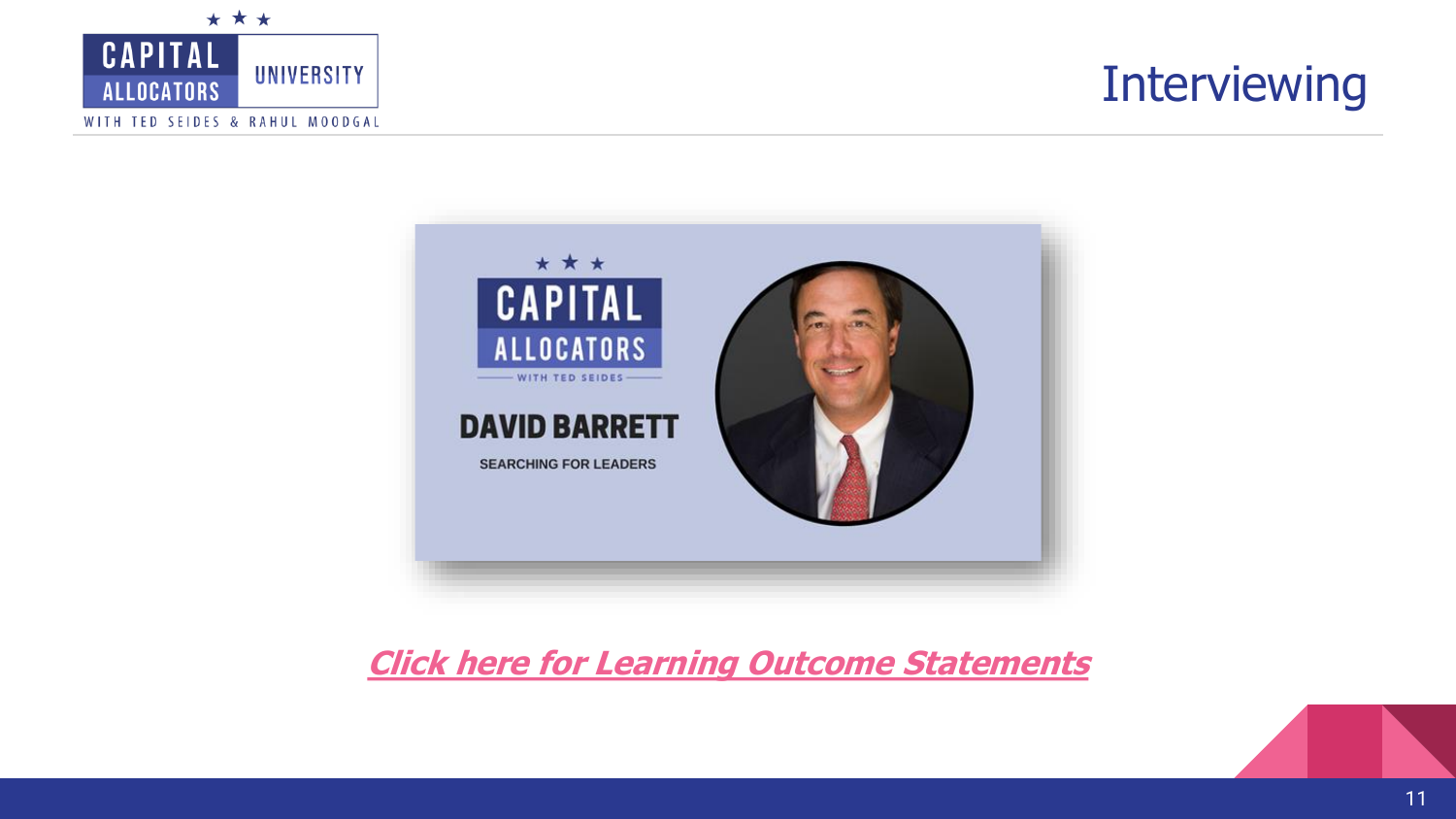

# Decision Making

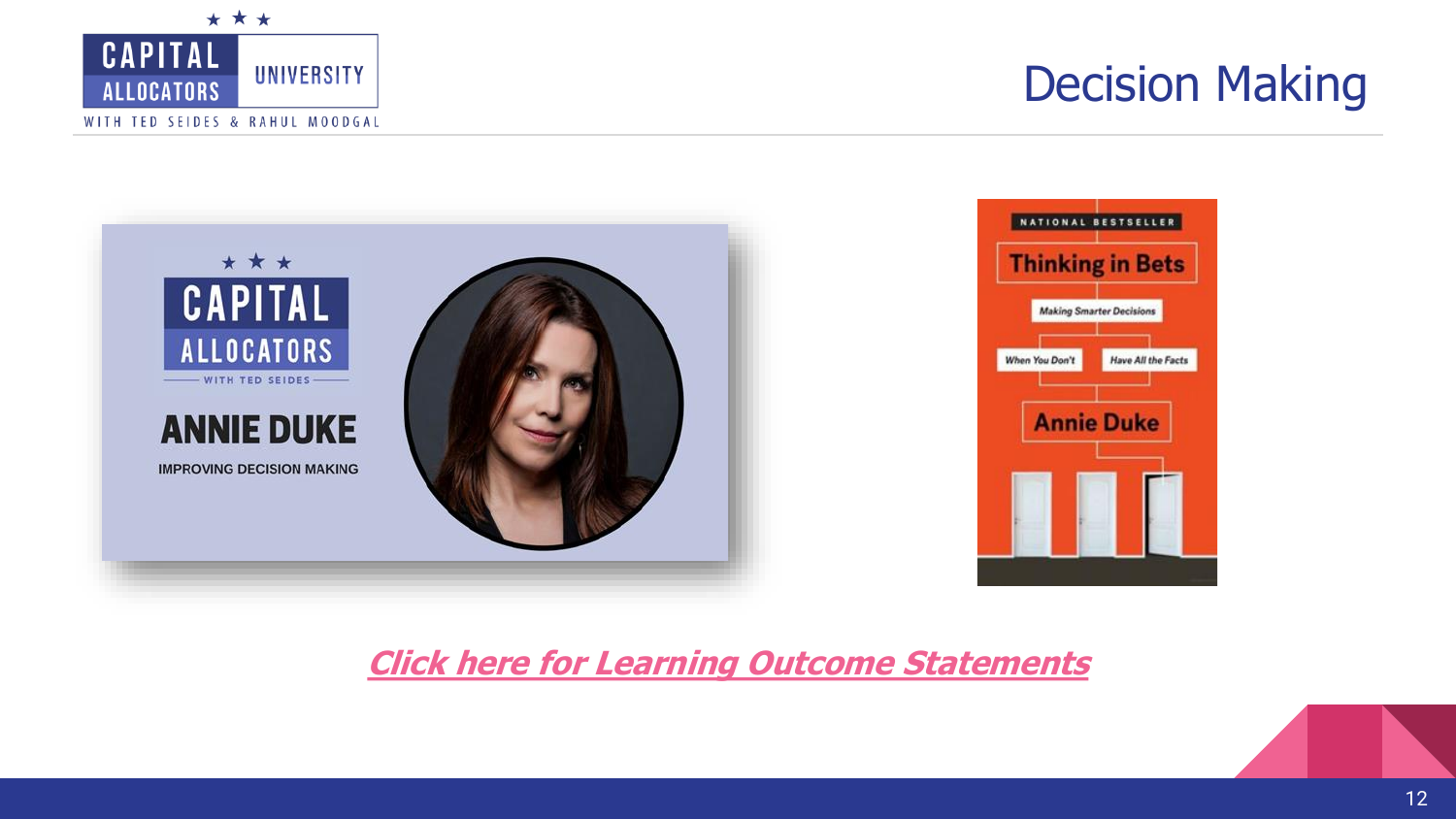

#### Investment Frameworks